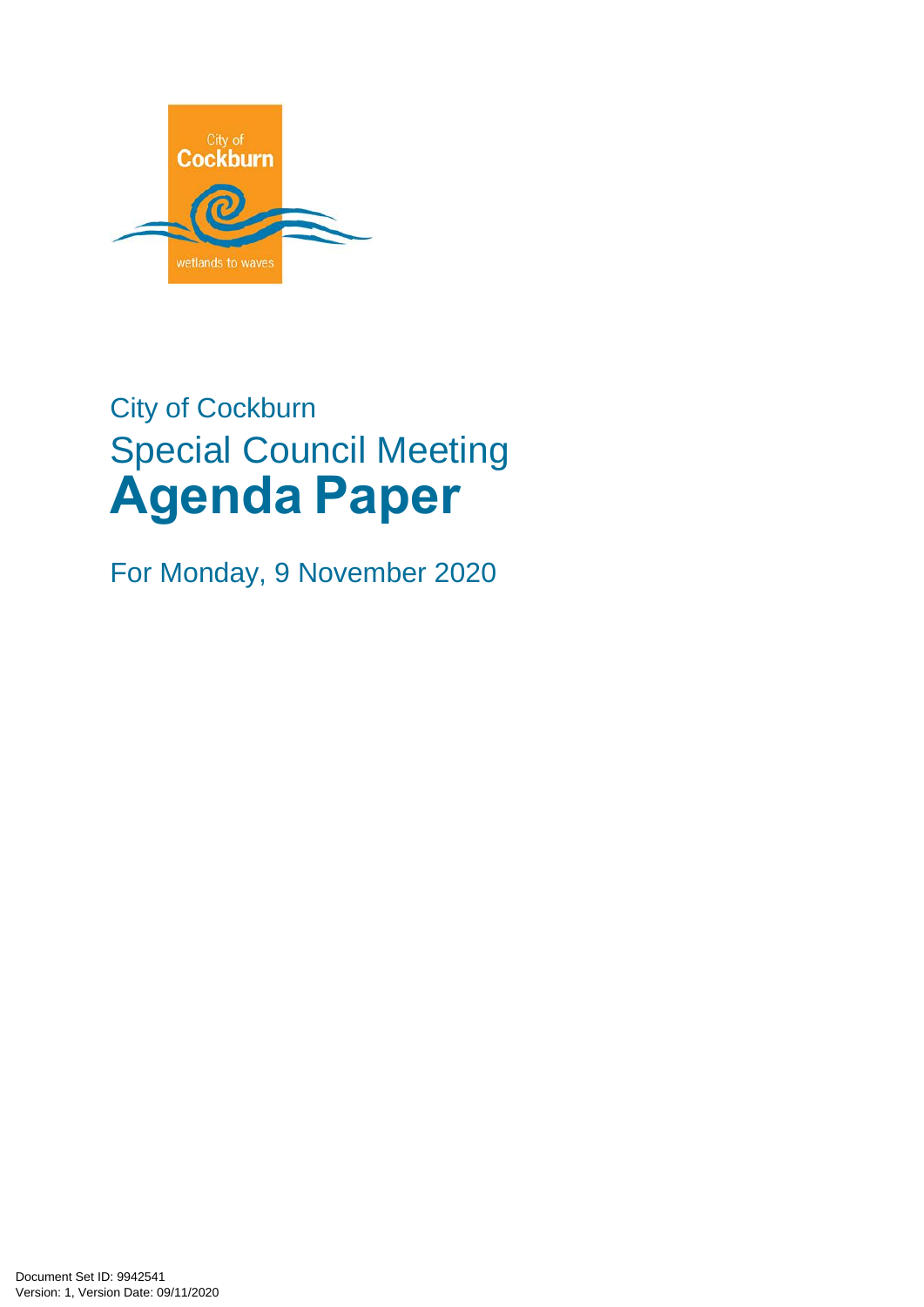

City of Cockburn PO Box 1215, Bibra Lake Western Australia 6965

Cnr Rockingham Road and Coleville Crescent, Spearwood

> Telephone: (08) 9411 3444 Facsimile: (08) 9411 3416

#### **NOTICE OF MEETING**

Pursuant to Clause 2.5 of Council's Standing Orders, a Special Meeting of Council has been called for Monday 9 November 2020. The meeting is to be conducted immediately following the closure of the Chief Executive Officer Performance Review and Key Projects Appraisal Committee Meeting, which commences at **6.00pm** in the City of Cockburn Council Chambers, Administration Building, Coleville Crescent, Spearwood.

The purpose of this meeting is to consider a confidential staff matter.

The Agenda will be made available on the City's website prior to the Meeting.

Daniel Arndt **ACTING CHIEF EXECUTIVE OFFICER**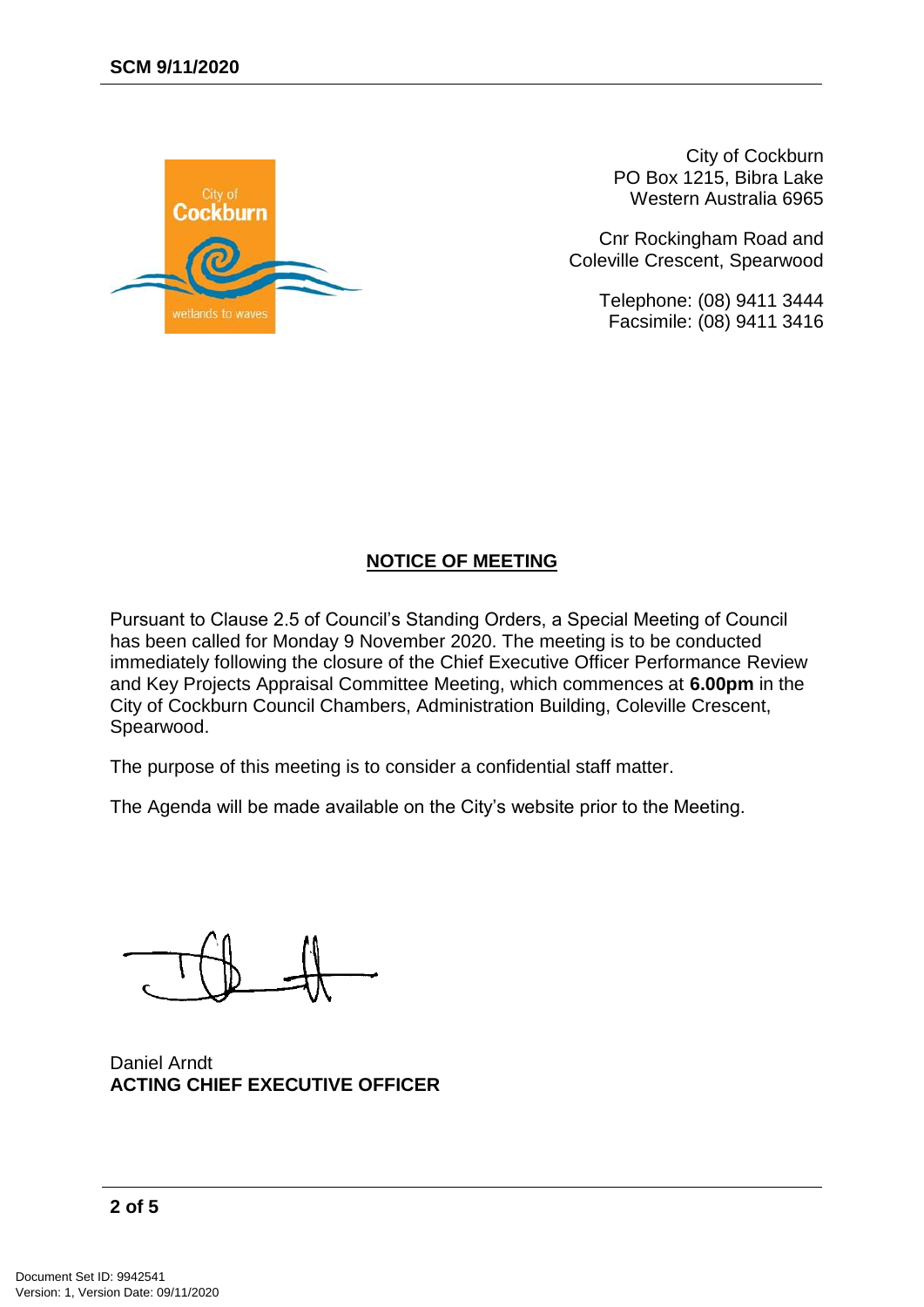# **CITY OF COCKBURN**

#### **SUMMARY OF AGENDA TO BE PRESENTED TO THE SPECIAL COUNCIL MEETING TO BE HELD ON MONDAY, 9 NOVEMBER 2020 AT 6.45 PM**

#### **Page**

| 1.               |                                                                                                                     |  |
|------------------|---------------------------------------------------------------------------------------------------------------------|--|
| 2.               |                                                                                                                     |  |
| 3.               | DISCLAIMER (TO BE READ ALOUD BY PRESIDING MEMBER)  4                                                                |  |
| $\overline{4}$ . | ACKNOWLEDGEMENT OF RECEIPT OF WRITTEN DECLARATIONS OF<br>FINANCIAL INTERESTS AND CONFLICT OF INTEREST (BY PRESIDING |  |
| 5.               |                                                                                                                     |  |
| 6.               |                                                                                                                     |  |
| 7.               |                                                                                                                     |  |
| 8.               | DECLARATION BY MEMBERS WHO HAVE NOT GIVEN DUE<br><b>CONSIDERATION TO MATTERS CONTAINED IN THE BUSINESS PAPER</b>    |  |
| 9.               |                                                                                                                     |  |
| 10.              |                                                                                                                     |  |
|                  | MINUTES OF CHIEF EXECUTIVE OFFICER PERFORMANCE AND<br>10.1<br><b>KEY PROJECTS APPRAISAL COMMITTEE MEETING - 9</b>   |  |
| 11 <sub>1</sub>  |                                                                                                                     |  |
| 12 <sub>1</sub>  |                                                                                                                     |  |
|                  |                                                                                                                     |  |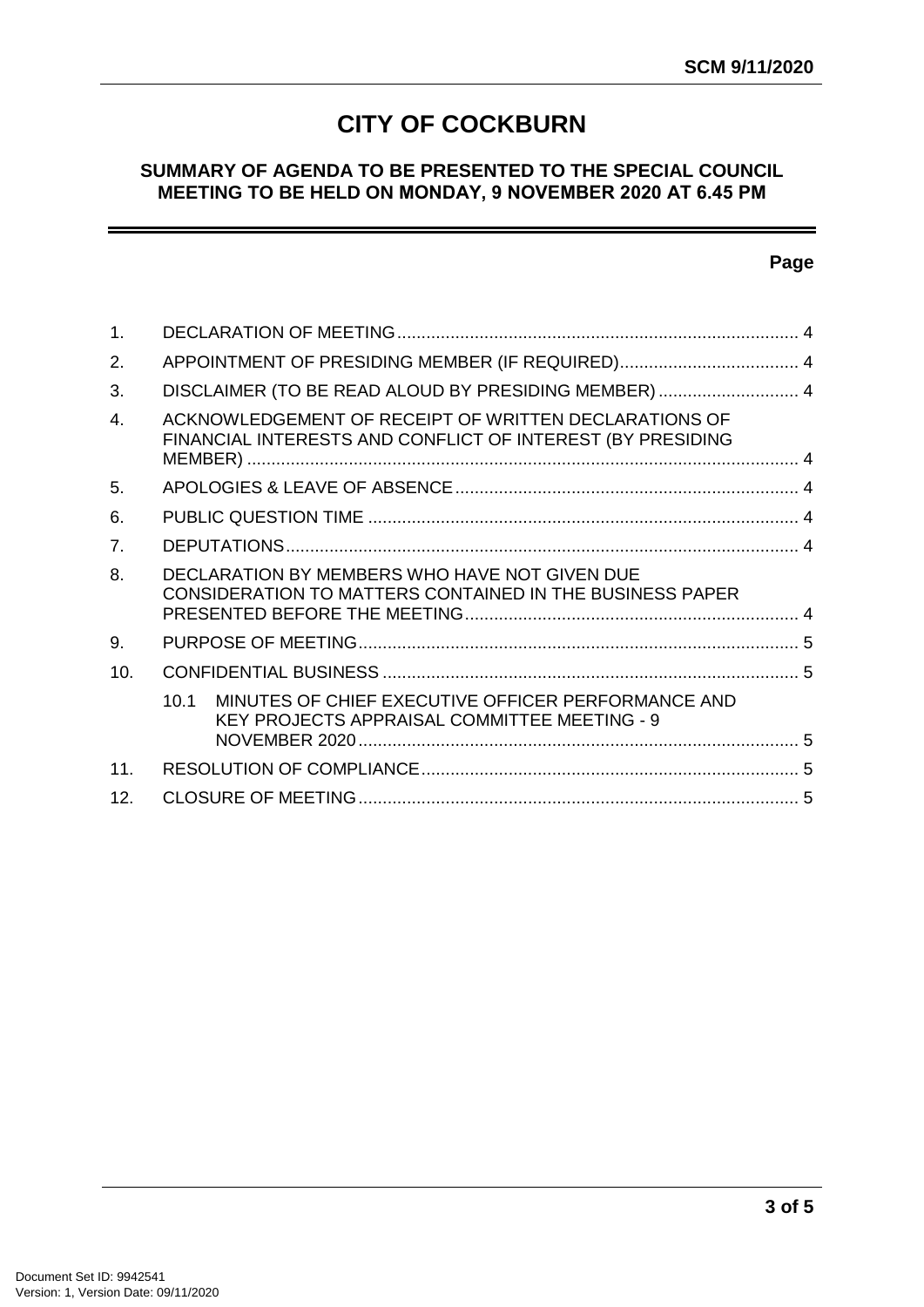# **CITY OF COCKBURN**

# **AGENDA TO BE PRESENTED TO THE SPECIAL COUNCIL MEETING TO BE HELD ON MONDAY, 9 NOVEMBER 2020 AT 6.45 PM**

# <span id="page-3-0"></span>**1. DECLARATION OF MEETING**

# <span id="page-3-1"></span>**2. APPOINTMENT OF PRESIDING MEMBER (IF REQUIRED)**

## <span id="page-3-2"></span>**3. DISCLAIMER (TO BE READ ALOUD BY PRESIDING MEMBER)**

Members of the public, who attend Council Meetings, should not act immediately on anything they hear at the Meetings, without first seeking clarification of Council's position. Persons are advised to wait for written advice from the Council prior to taking action on any matter that they may have before Council.

#### <span id="page-3-3"></span>**4. ACKNOWLEDGEMENT OF RECEIPT OF WRITTEN DECLARATIONS OF FINANCIAL INTERESTS AND CONFLICT OF INTEREST (BY PRESIDING MEMBER)**

# <span id="page-3-4"></span>**5. APOLOGIES & LEAVE OF ABSENCE**

Councillor Chamonix Terblanche - Leave of Absence

<span id="page-3-5"></span>**6. PUBLIC QUESTION TIME**

## <span id="page-3-6"></span>**7. DEPUTATIONS**

#### <span id="page-3-7"></span>**8. DECLARATION BY MEMBERS WHO HAVE NOT GIVEN DUE CONSIDERATION TO MATTERS CONTAINED IN THE BUSINESS PAPER PRESENTED BEFORE THE MEETING**